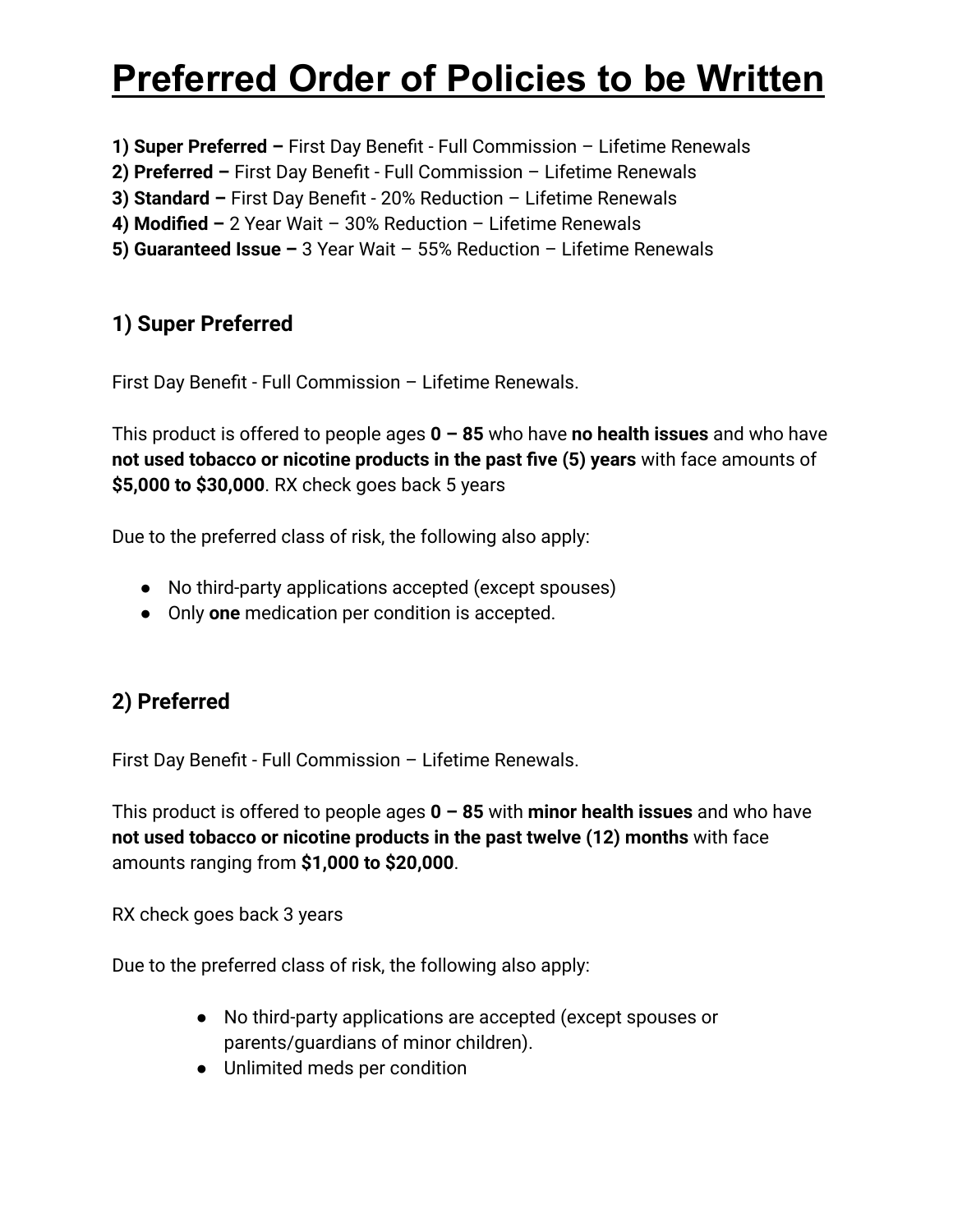### **3) Standard**

First Day Benefit - 20% Reduction – Lifetime Renewals

This is the most popular product we offer because so many people qualify for this plan. We offer this to people ages **0 – 85** with face amounts of **\$1,000 to \$20,000**.

The maximum face amount is **\$20,000** for ages **0 - 80** and **\$10,000** for ages **81 – 85**. The maximum face amount is **\$10,000** with third-party applications (except for spouse and parent/minor child relationships in which case the maximum face amount is \$20,000).

RX check goes back 2 years

### **4) Modified**

2 Year Wait – 30% Reduction – Lifetime Renewals

We sell this product to people who have moderate health conditions. This limited benefit plan

features a **return of premiums plus 10%** during the f**irst two (2) years** of coverage and then the full face amount the third year and thereafter.

We offer this product to people ages **0 – 80** with a **maximum face amount of \$15,000** and for ages **81 – 85** with a **maximum face amount of \$10,000**.

Accidental pays 100% 1st 2 years.

No RX Check

### **5) Guaranteed Issue**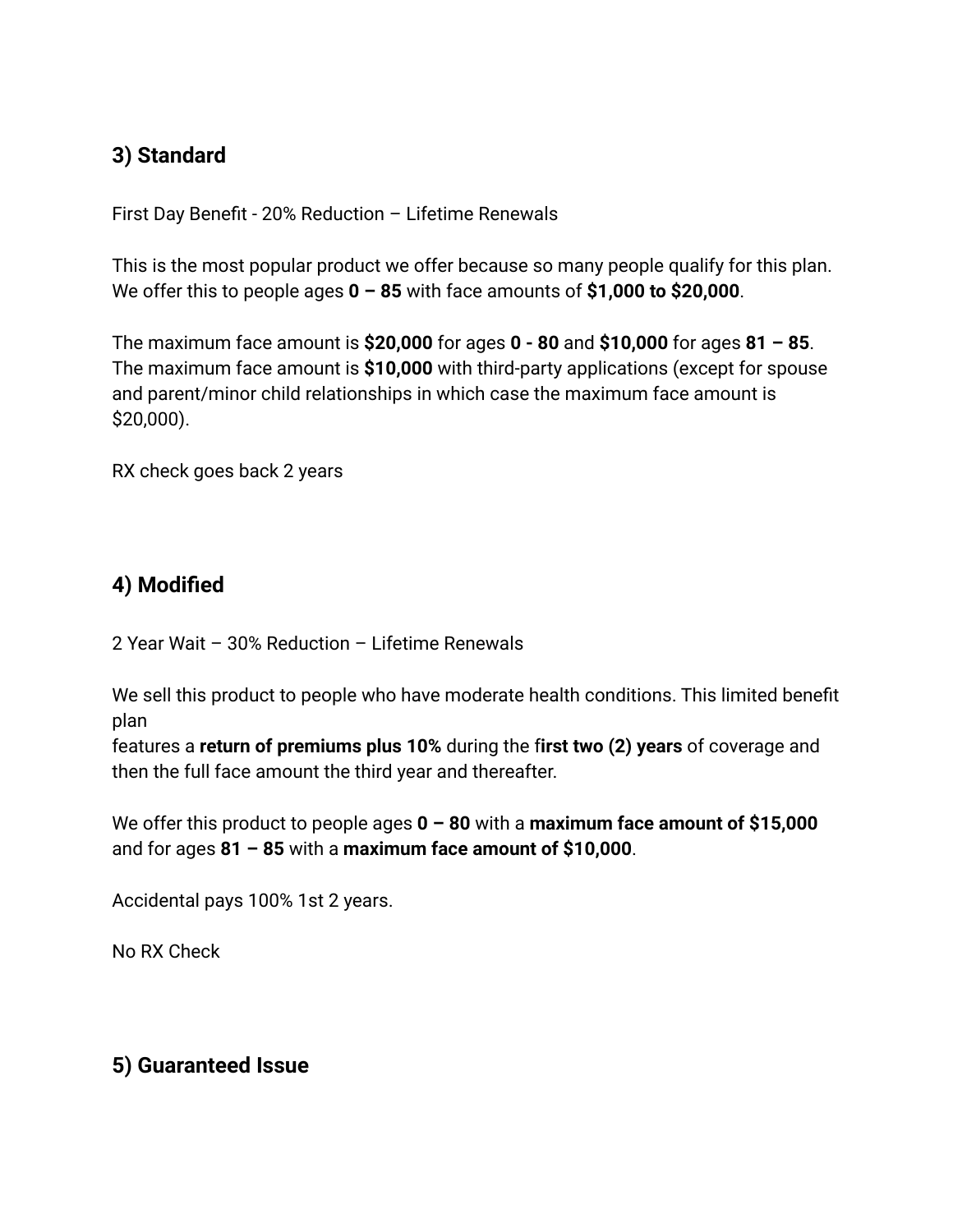3 Year Wait – 55% Reduction – Lifetime Renewals

This plan features **no health questions** and is available to ages **0 – 85**.

This policy is **guaranteed** to anyone without regard to health conditions. The face amounts range from **\$1,000 to \$10,000**, and benefits are a **return of premiums plus 10% for the first three (3) years** and then the full face amount the fourth year and thereafter.

Accidental pays 100% 1st 3 years.

# **Policies Written in Limited Scenarios**

### **1) Ultimate Preferred**

First Day Benefit – Commissions 20% less – **No Renewals**

Write **only** in an extreme price competitive situation after checking Super Preferred.

Only \$4-5/month less than Super. Clients must be in **almost perfect health** and the **majority** of prospective clients **will not qualify**.

\$10,000 - \$30,000 Face Amounts

### **2) Easy Issue**

3 Year Wait – Commissions 55% Reduction - **No Renewals**

Write **only** in cases of price competitive situations after checking Guaranteed. Same cost as Modified. This product is offered to people ages **0 – 85**.

Only a few questions are asked to ensure greater eligibility for those with **significant health conditions**. The face amounts are **\$1,000 to \$10,000**.